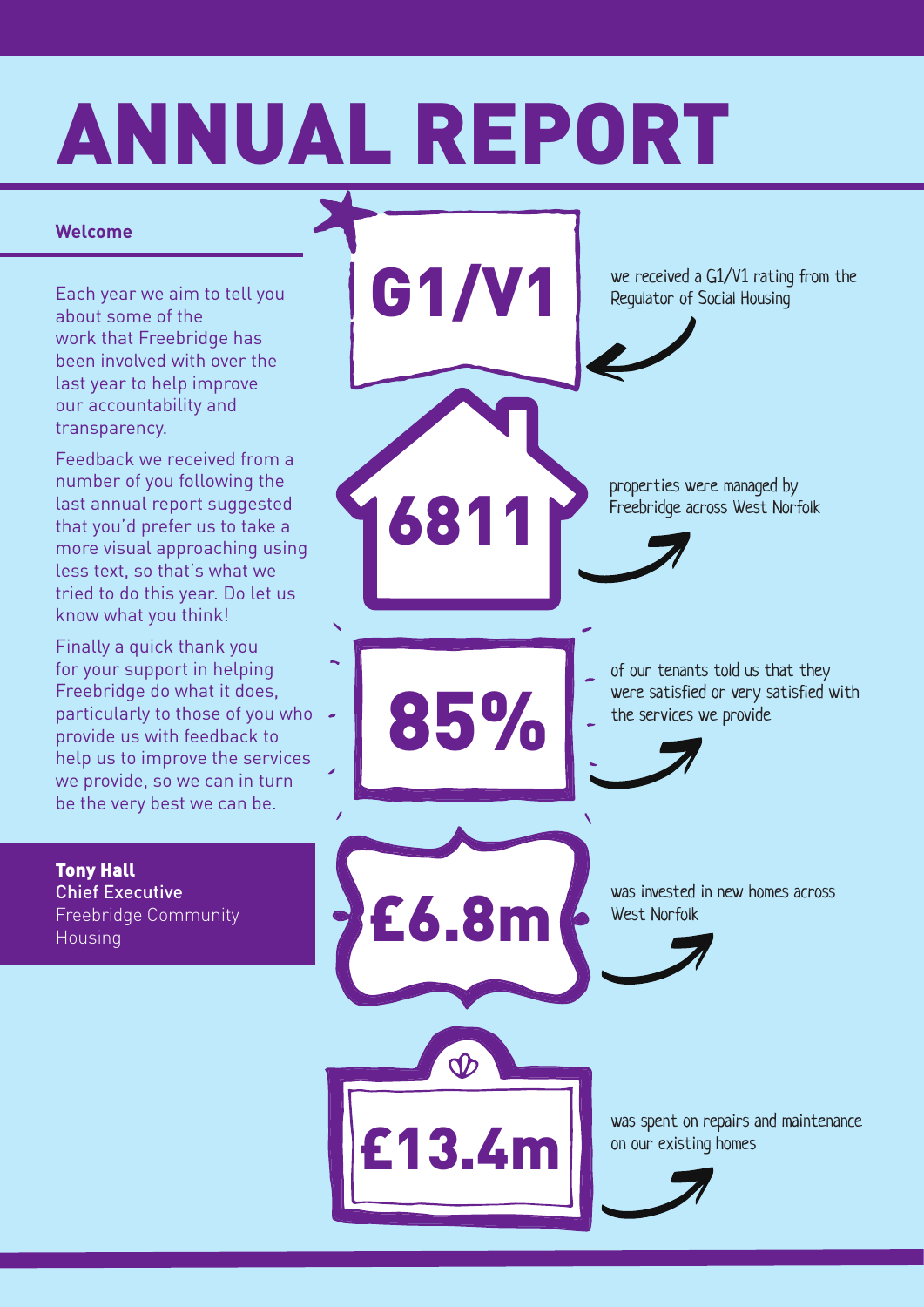# YOUR HOMES

As our mission statement makes clear Freebridge is committed to 'Developing homes and creating opportunities for people within West Norfolk'.

We understand that while developing and acquiring much needed new homes is important, we also understand that the maintenance and upkeep of our existing housing is just as important to you.

Here's some facts and figures to tell you more...

> number of homes refurbished in the fourth phase of work at Hillington Square

the total number of homes that Freebridge managed over the last year

34

number of homes we've developed or acquired

44

6813

number of homes bought from us through the Right to Buy and Right to Acquire process

32

Y XHBAJ AR Y XHBAJ AR Y XHBAJ AR we completed over Freebridge spent **75%** 99% 22,00 £1. on planned repairs of our tenants were repairs over of our repairs were and maintenance satisfied with our the year completed on time (our budget was £1.5m) repairs service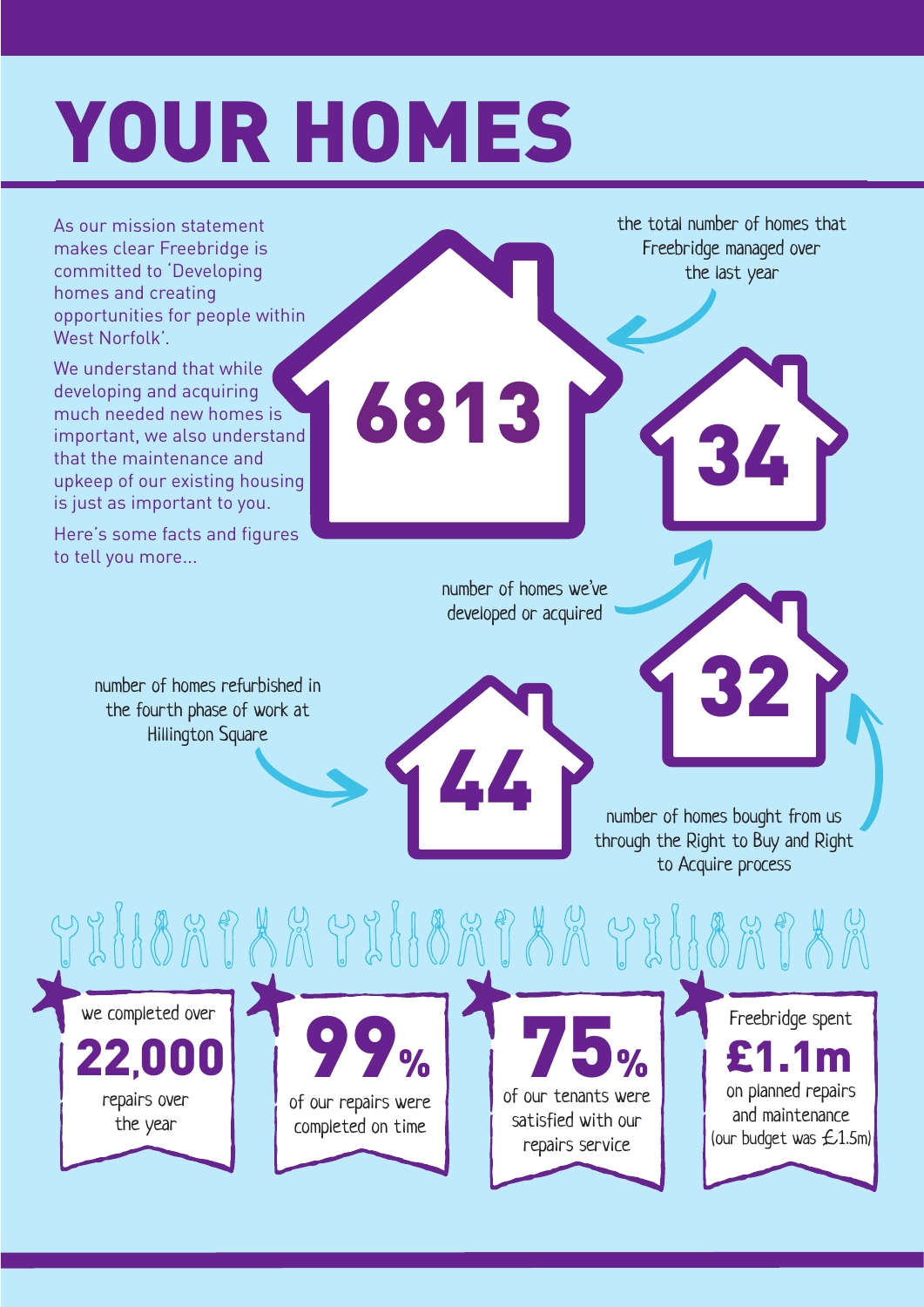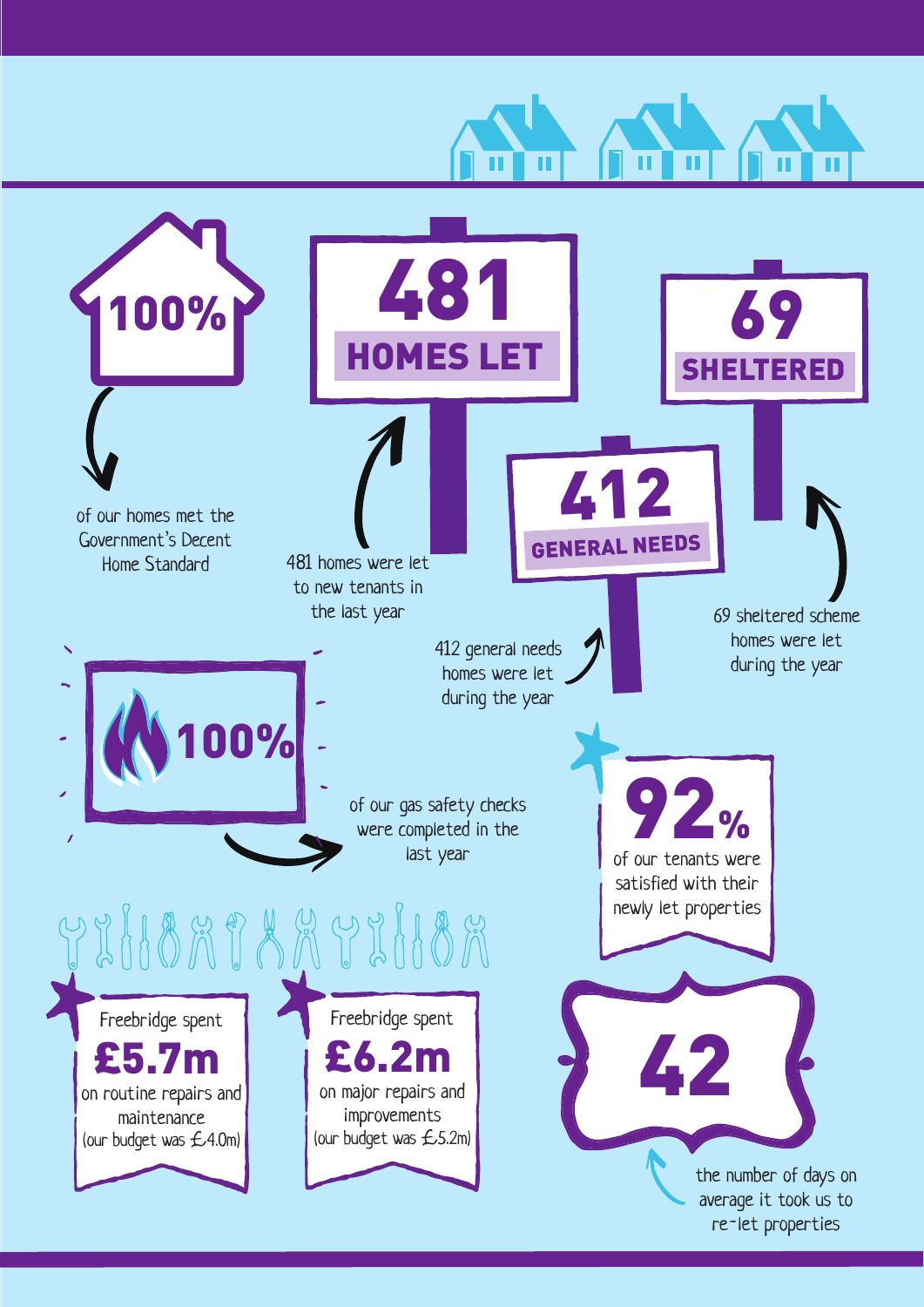### YOUR FEEDBACK

At Freebridge we understand from the feedback that we receive from our customers, employees, partners and stakeholders that we do a lot of things really well, but could also do some things even better.

It is enormously important to us that we provide the very best services we can while developing homes and creating opportunities for people in West Norfolk, so please do take the opportunity to let us know how we're doing!

85% of our customers were<br>the service we provide 81% of our customers<br>
were happy with<br>
repairs service 75% 81% 81% £ satisfied overall with the service we provide were happy with our repairs service of our customers were happy with our rent and service charges of our customers were happy with their home of our customers were happy with their neighbourhood of our customers were happy with how they are kept informed £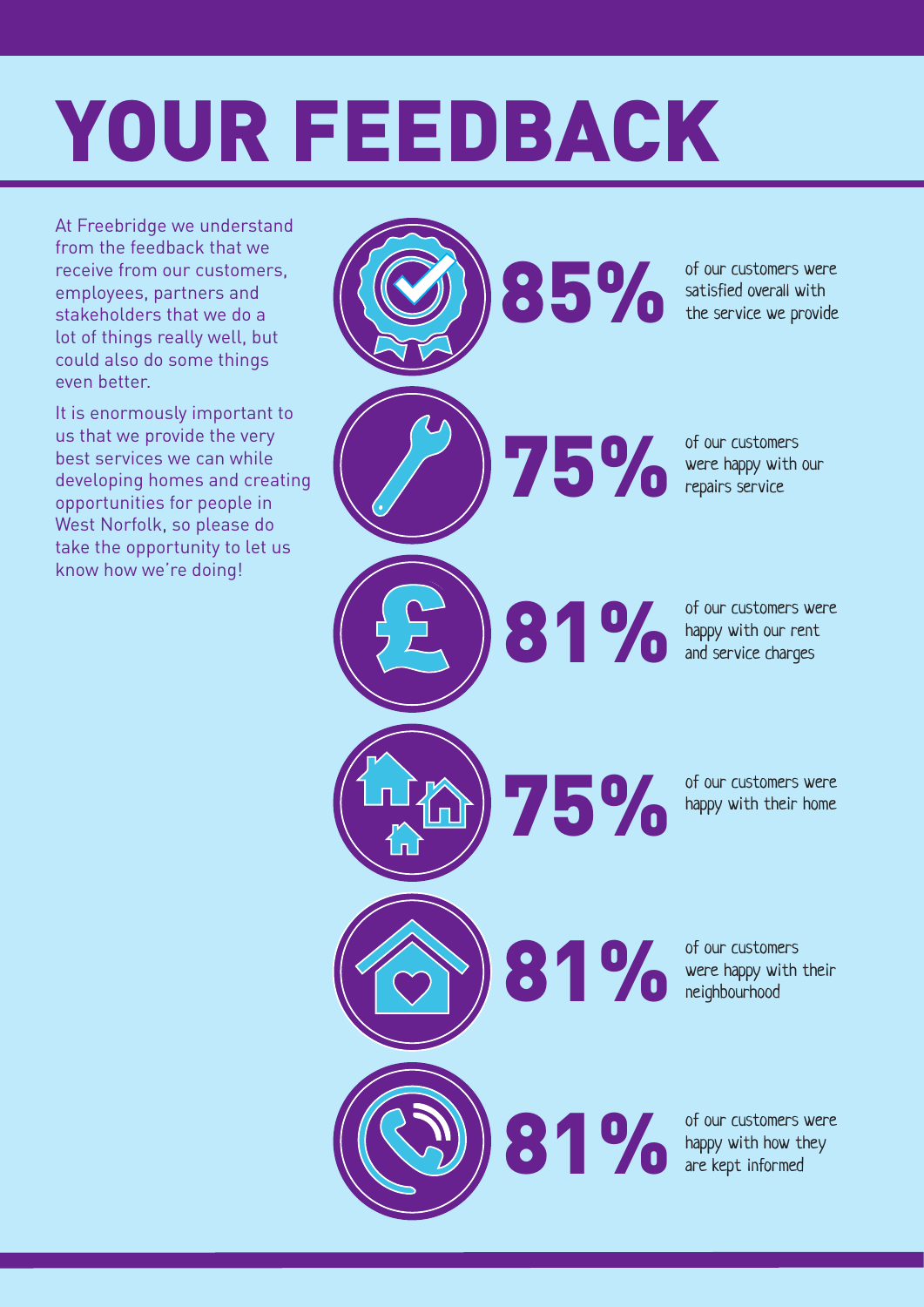We understand that there will be times when we haven't provided you with the level of service that you should expect from us, and when this happens, we have a complaints process where we try our very best to resolve the problems that sometimes do happen.

We also try to learn from the complaints we received examples of our learning last year include:

- Key information to be added to job tickets to ensure we avoid times such as the school run when requested from tenants.
- All operatives vans to be stocked with a fireman's key so that we can get into the communal areas without needed to be let in from the intercom system.
- Operatives need to follow the pre-inspection procedure as laid down, and schedulers should be pro-actively rebooking appointments when operatives are off sick.
- We need to provide clearer communication to tenants about the processes involved in the completion of external works.

Quarterly reports on the feedback we receive, including any learning that we make as a result, are available on our website. You can view these by visiting: www.freebridge.org.uk

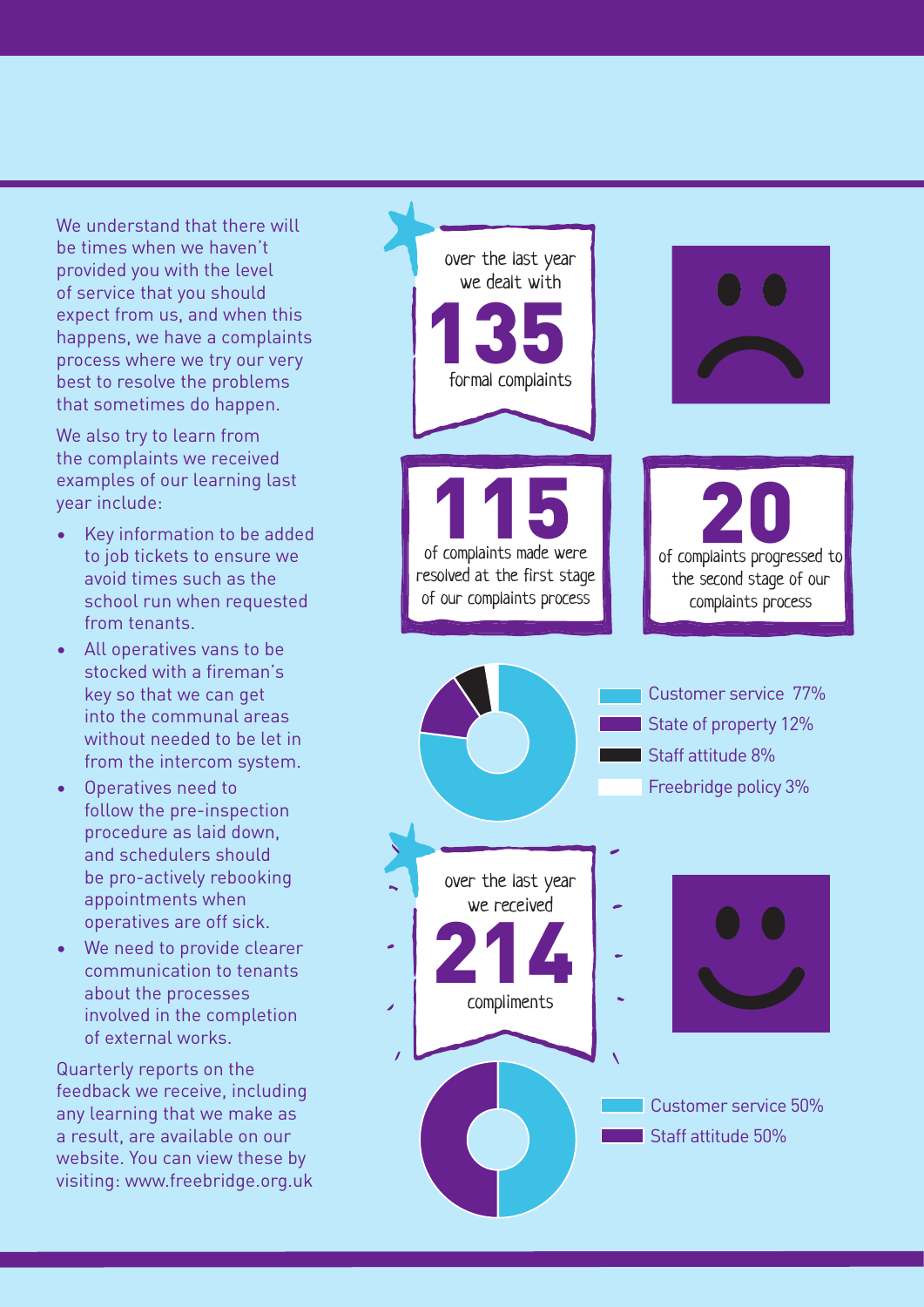# OUR COMMUNITIES

Freebridge is an organisation that puts the community at the centre of everything we do, and as such we are committed to supporting our local communities in any way we can.

Throughout the year we look out for opportunities to support communities and the activities going on in West Norfolk, and as a result have supported many projects and events that have a direct and positive impact on both our tenants and the wider community.

Some of these have included...

**Discovery Centre** 

**Providence Street** 

**WEST NORFOLK** 

£5000

LOCAL HERO<br>AWARDS

£4000

Placeshaping

**WORKING TO SHAPE OUR COMMUNITY** 

**Team** 

Freebridge continued to support the Love West Norfolk campaign that helps to encourage growth, investment and tourism in West Norfolk

was donated to seven community groups who are helping make a difference across West Norfolk through the Freebridge Community Fund

Freebridge were once again proud to be involved in KLFM's Local Hero Awards, sponsoring the Good Neighbour award

was raised by employees at Freebridge through a range of fundraising activities and donated to the King's Lynn Foodbank

Freebridge continue to support the enormously popular Festival Too through sponsorship with them

our Placeshaping team continue to work out and about in West Norfolk and also support a large number of community groups who work from our Providence Street Community Centre and the Discovery Centre in North Lynn, which Freebridge bought at the start of the year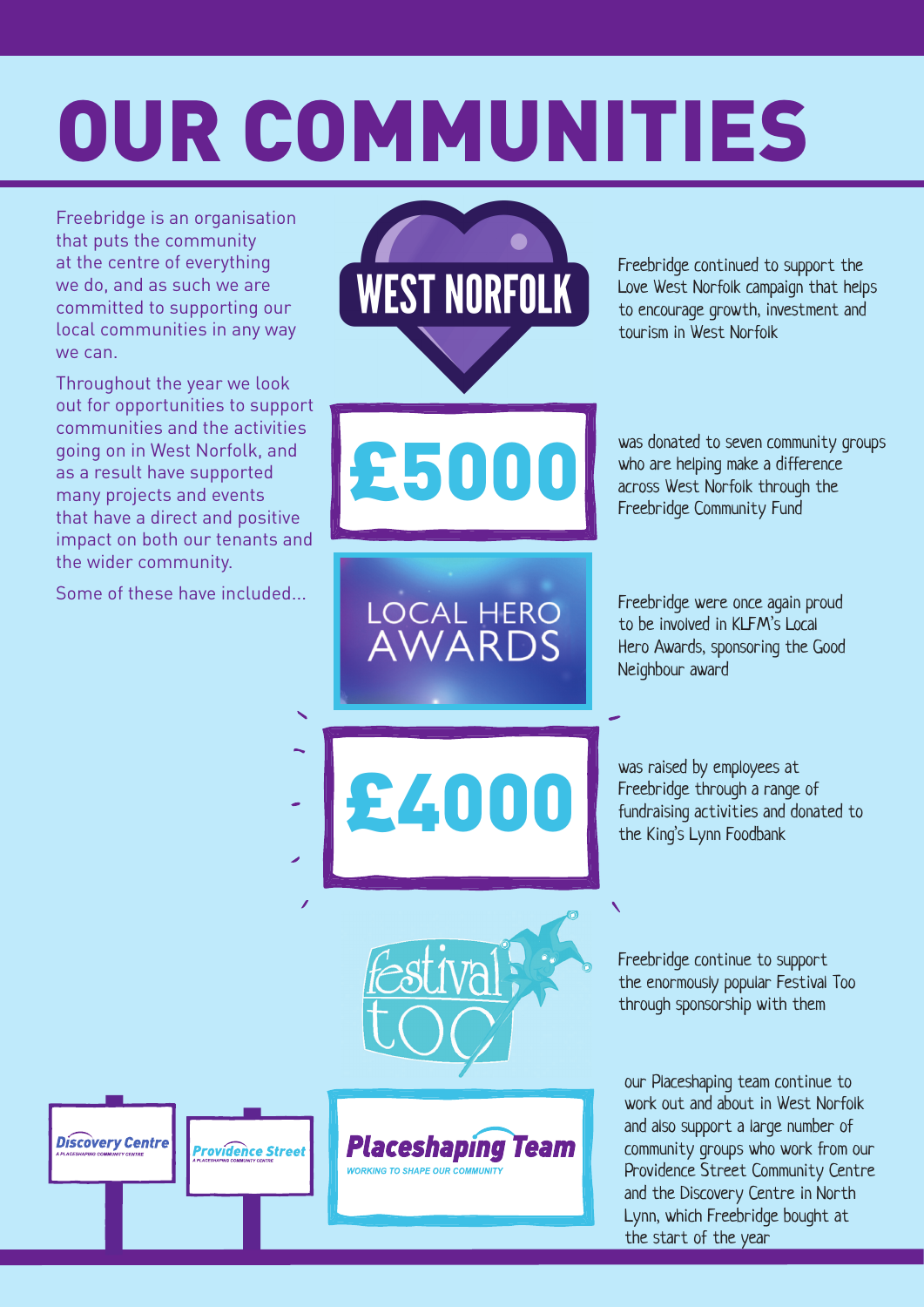### DOING MORE AND GETTING

At Freebridge we understand that getting better at the things we do is enormously important to our tenants.

The feedback we receive from you tells us how satisfied you are with the services we provide, giving us a clear understanding where we need to improve. In addition to this the information we get from you through the compliments and complaints we receive tell us what we've done well and what we need to do better.

Throughout the year Freebridge work with the Tenant Panel. The Panel is THE FREEBRIDGE made up of up to 12 members and TENANT meets on a regular basis to look at different projects and consider ways PANEL of improving key areas of work. In addition they've: taken part in tenant consultation on the got involved Social Housing Green Paper with our Out & with the Housing MinisterAbout visits taken part in Complaints Panel meetings along presented to those sat on the with members of who attended Community Fund the Board Freebridge's AGM judging panel during the year we also worked with TPAS - the leading tenant engagement as organisation in the UK - to look at how tenant engagement at Freebridge could work in the years ahead and of course we continued to visit many of you in your own homes through our Out & About programme